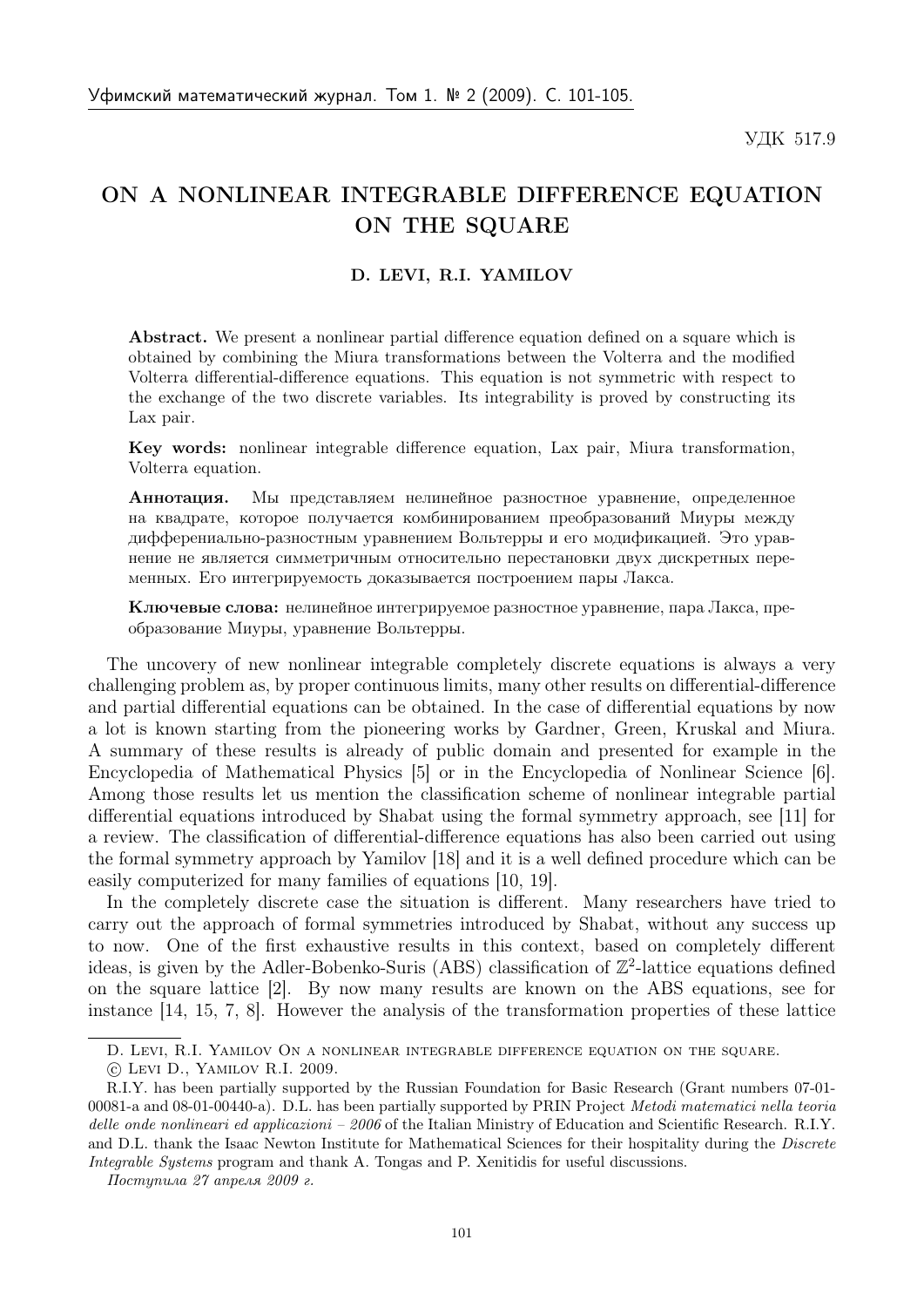equations cannot be considered yet complete and new results which help the understanding of the interrelations between them and some differential-difference equations can still be found [9].

A two-dimensional partial difference equation is a functional relation among the values of a function  $u : \mathbb{Z} \times \mathbb{Z} \to \mathbb{C}$  at different points of the lattice of indices i, j. It involves the independent variables  $i, j$  and the lattice parameters  $\alpha, \beta \in \mathbb{C}$ :

$$
\mathcal{E}(i,j,u_{i,j},u_{i+1,j},u_{i,j+1},\ldots;\alpha,\beta)=0.
$$

The so-called ABS list of integrable lattice equations is given by those affine linear (i.e. polynomial of degree one in each argument) partial difference equations of the form

$$
\mathcal{E}(i, j, u_{i,j}, u_{i+1,j}, u_{i,j+1}, u_{i+1,j+1}; \alpha, \beta) = 0,
$$
\n(1)

whose integrability is based on the *consistency around a cube* (or 3D-consistency) [2].



Figure 1. A square lattice

The main idea of the consistency method is the following. One starts from a square lattice, defines the variables on the vertices  $u_{i,j}, u_{i+1,j}, u_{i,j+1}, u_{i+1,j+1}$  (see Figure 1) and considers the multilinear equation relating these variables, namely eq. (1). By solving it for  $u_{i+1,j+1}$  one obtains a rational expression and the same holds for any field variable. One then adjoins a third direction and imagines the map giving  $u_{i+1,j+1,k+1}$  as being the composition of maps on the various planes (see Figure 2). There exist three different ways to obtain  $u_{i+1,i+1,k+1}$  and the consistency constraint is that they all lead to the same result. This gives strict conditions on the nonlinear equation, but they are not sufficient to determine it completely. Two further constraints have been introduced by Adler, Bobenko and Suris. They are:

•  $D_4$ -symmetry.  $\mathcal E$  is invariant under the group of the square symmetries:

$$
\mathcal{E}(u_{i,j}, u_{i+1,j}, u_{i,j+1}, u_{i+1,j+1}; \alpha, \beta) = \pm \mathcal{E}(u_{i,j}, u_{i,j+1}, u_{i+1,j}, u_{i+1,j+1}; \beta, \alpha) = = \pm \mathcal{E}(u_{i+1,j}, u_{i,j}, u_{i+1,j+1}, u_{i,j+1}; \alpha, \beta).
$$

• Tetrahedron property. The function  $u_{i+1,j+1,k+1}$  is independent of  $u_{i,j,k}$ .

The following transformations, which do not violate the two constraints listed above, are assumed to identify equivalence classes:

- Action on all field variables by one and the same (independent of lattice parameter) Möbius transformation.
- Simultaneous point change of all parameters.

Under the above constraints Adler, Bobenko and Suris obtained a complete classification of  $\mathbb{Z}^2$ -lattice systems, whose integrability is ensured as the *consistency around a cube* also furnishes their Lax pairs [2, 4, 12].

As it is known [17], the modified Volterra equation

$$
u_{i,t} = (u_i^2 - 1)(u_{i+1} - u_{i-1})
$$
\n(2)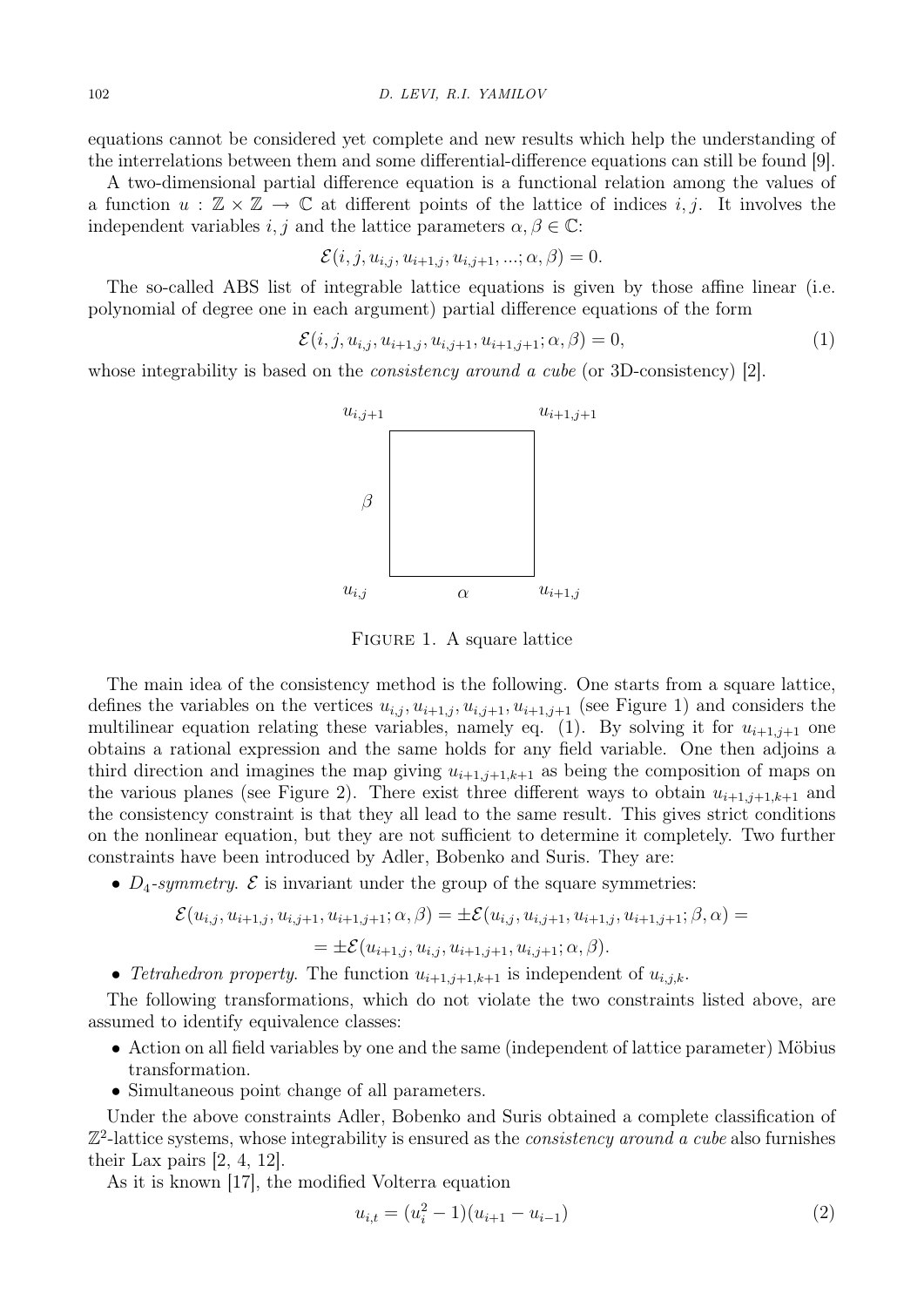

FIGURE 2. Three-dimensional consistency

is transformed into the Volterra equation  $v_{i,t} = v_i(v_{i+1} - v_{i-1})$  by two discrete Miura transformations:

$$
v_i^{\pm} = (u_{i+1} \pm 1)(u_i \mp 1). \tag{3}
$$

For any solution  $u_i$  of eq. (2), one obtains by the transformations (3) two solutions  $v_i^+$  $v_i^+, v_i^-$  of the Volterra equation. From a solution of the Volterra equation  $v_i$  we obtain two solutions of the modified Volterra equation  $u_{i,0}$  and  $u_{i,1}$ . The composition of the Miura transformations (3)

$$
v_i = (u_{i+1,0} + 1)(u_{i,0} - 1) = (u_{i+1,1} - 1)(u_{i,1} + 1)
$$
\n(4)

provides a Bäcklund transformation for eq.  $(2)$ . Eq.  $(4)$  provides a way to construct from a solution  $u_{i,0}$  of eq. (2) a new solution  $u_{i,1}$ . Iterating eq. (4), one can construct infinitely many solutions:

$$
\cdots \leftarrow u_{i,-2} \leftarrow u_{i,-1} \leftarrow u_{i,0} \rightarrow u_{i,1} \rightarrow u_{i,2} \rightarrow \ldots
$$

Rewriting eq. (4) as a chain of equations relating the solutions  $u_{i,j}$ , we obtain the following completely discrete equation on the square:

$$
(u_{i+1,j}+1)(u_{i,j}-1) = (u_{i+1,j+1}-1)(u_{i,j+1}+1). \tag{5}
$$

This equation does not belong to the ABS classification, as it is not invariant under the exchange of i and j. However eq. (5) is invariant under a rotational symmetry of  $\pi$ . By a straightforward calculation, using a symbolic computation program like Maple, one can easily show its 3D-inconsistency. Recently Adler, Bobenko and Suris [3] extended the previous definition to systems of equations 3D-consistent on a cube to the case when the two equations of the Lax pair are different. Then eq. (5) can be embedded into such a 3D-consistent system [16]. Moreover eq. (5) can be easily transformed in the discrete version of the Volterra–Kac–van Moerbeke equation [13].

The construction of the Lax pair can be done in a way that is parallel to the derivation of the nonlinear difference equation done above. Let us consider the spectral problem for the modified Volterra equation (2)

$$
L_i = \begin{pmatrix} -\lambda^{-1} & u_i \\ -u_i & \lambda \end{pmatrix}, \tag{6}
$$

found in [1], and the standard scalar spectral problem of the Volterra equation, written in matrix form,

$$
M_i = \left(\begin{array}{cc} \lambda - \lambda^{-1} & -v_i \\ 1 & 0 \end{array}\right). \tag{7}
$$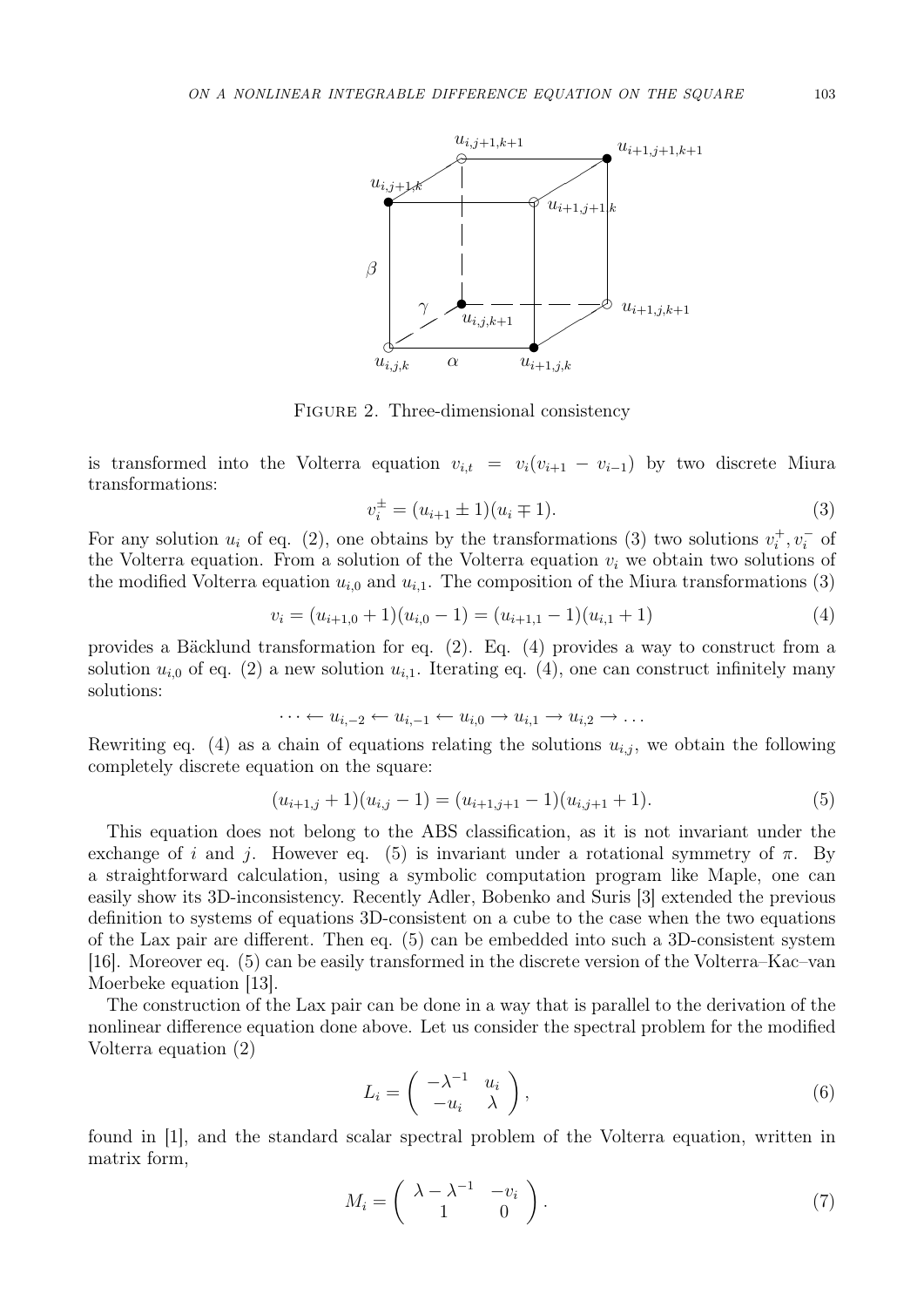The existence of the two Miura transformations (3) between the two equations imply the existence of two nonsingular Darboux matrices  $E_i^{(+)}$  $i_i^{(+)}, E_i^{(-)}$  between the spectral problems:

$$
E_i^{(+)} = \begin{pmatrix} 1 & \lambda v_i (u_{i,0} + 1) \\ \lambda & -v_i (1 + u_{i,0}) \end{pmatrix}, \qquad E_i^{(-)} = \begin{pmatrix} -1 & \lambda v_i (u_{i,1} - 1) \\ \lambda & -v_i (1 - u_{i,1}) \end{pmatrix}.
$$
 (8)

The matrix  $E_i^{(+)}$  will provide a solution  $u_{i,0}$  of the modified Volterra equation, while the matrix  $E_i^{(-)}$  will provide a different solution,  $u_{i,1}$ . So, the two solutions  $u_{i,0}$  and  $u_{i,1}$  are given by the two Lax equations

$$
E_{i+1}^{(+)}M_i = L_{i,0}E_i^{(+)}, \qquad E_{i+1}^{(-)}M_i = L_{i,1}E_i^{(-)}, \tag{9}
$$

where

$$
L_{i,j} = \begin{pmatrix} -\lambda^{-1} & u_{i,j} \\ -u_{i,j} & \lambda \end{pmatrix}.
$$
 (10)

The equation (4), relating the two solutions  $u_{i,0}$  and  $u_{i,1}$ , is obtained by eliminating from eqs. (9) the matrix  $M_i$  and the dependence of  $v_i$ . So its Lax equation is given by

$$
N_{i+1,0}L_{i,0} = L_{i,1}N_{i,0},\tag{11}
$$

where  $N_{i,0} = E_i^{(-)}$  $\bar{E}_i^{(-)}(E_i^{(+)})$  $(i^{(+)})^{-1}$ . Taking into account the definition (8), formulae (4) for  $v_i$ , the discrete equation  $(5)$ , and introducing as before the chain of equations for any j, we get that the Lax equation associated to eq. (5) is given by

$$
N_{i+1,j}L_{i,j} = L_{i,j+1}N_{i,j},
$$

with  $L_{i,j}$  given by eq. (10) and

$$
N_{i,j} = \begin{pmatrix} \lambda w_{i,j} - \lambda^{-1} & -(w_{i,j} + 1) \\ w_{i,j} + 1 & \lambda - \lambda^{-1} w_{i,j} \end{pmatrix}, \qquad w_{i,j} = \frac{u_{i,j} + 1}{u_{i,j+1} - 1}.
$$

This is not the only case when we can encounter 3D–inconsistent integrable equations. For example, the modified–modified Volterra equation will provide in the same way a discrete equation on the square

$$
(1+u_{i,j}u_{i+1,j})(\mu u_{i+1,j+1} + \mu^{-1}u_{i,j+1}) = (1+u_{i,j+1}u_{i+1,j+1})(\mu u_{i,j} + \mu^{-1}u_{i+1,j}),
$$
(12)

where  $\mu$  is an arbitrary non-zero constant. This equation has the same symmetry properties as eq. (5) and is also 3D-inconsistent when  $\mu^4 \neq 1$ . For  $\mu^4 = 1$  eq. (12) is 3D-consistent, but in this case the equation is degenerate and can be written as  $(T_j \pm 1) \frac{\mu u_{i,j} + \mu^{-1} u_{i+1,j}}{1 + u_{i,j} u_{i+1,j}} = 0$ , where  $T_j$  is the shift operator for the j index. Also eq.  $(12)$  can be embedded into a system 3D-consistent on a cube [16].

## REFERENCES

- 1. Ablowitz M.J. and Ladik J.F. Nonlinear differential-difference equations and Fourier analysis, J. Math. Phys. 17/6 1011–1018 (1976).
- 2. Adler V.E., Bobenko A.I. and Suris Yu.B., Classification of integrable equations on quad-graphs. The consistency approach, Comm. Math. Phys. 233/3 513–543 (2003).
- 3. Adler V. E., Bobenko A.I. and Suris Yu.B., Discrete nonlinear hyperbolic equations. Classification of integrable cases, arXiv:0705.1663v1.
- 4. Bobenko A.I. and Suris Yu.B., Integrable systems on quad-graphs, Int. Math. Res. Not. 11 573–611 (2002).
- 5. Encyclopedia of Mathematical Physics, Edited by J.P. Francoise, G. Naber, S.T. Tsou (Elsevier, 2007).
- 6. Encyclopedia of Nonlinear Science, Edited by A. Scott. (Routledge, New York, 2005). ISBN: 1-57958-385-7